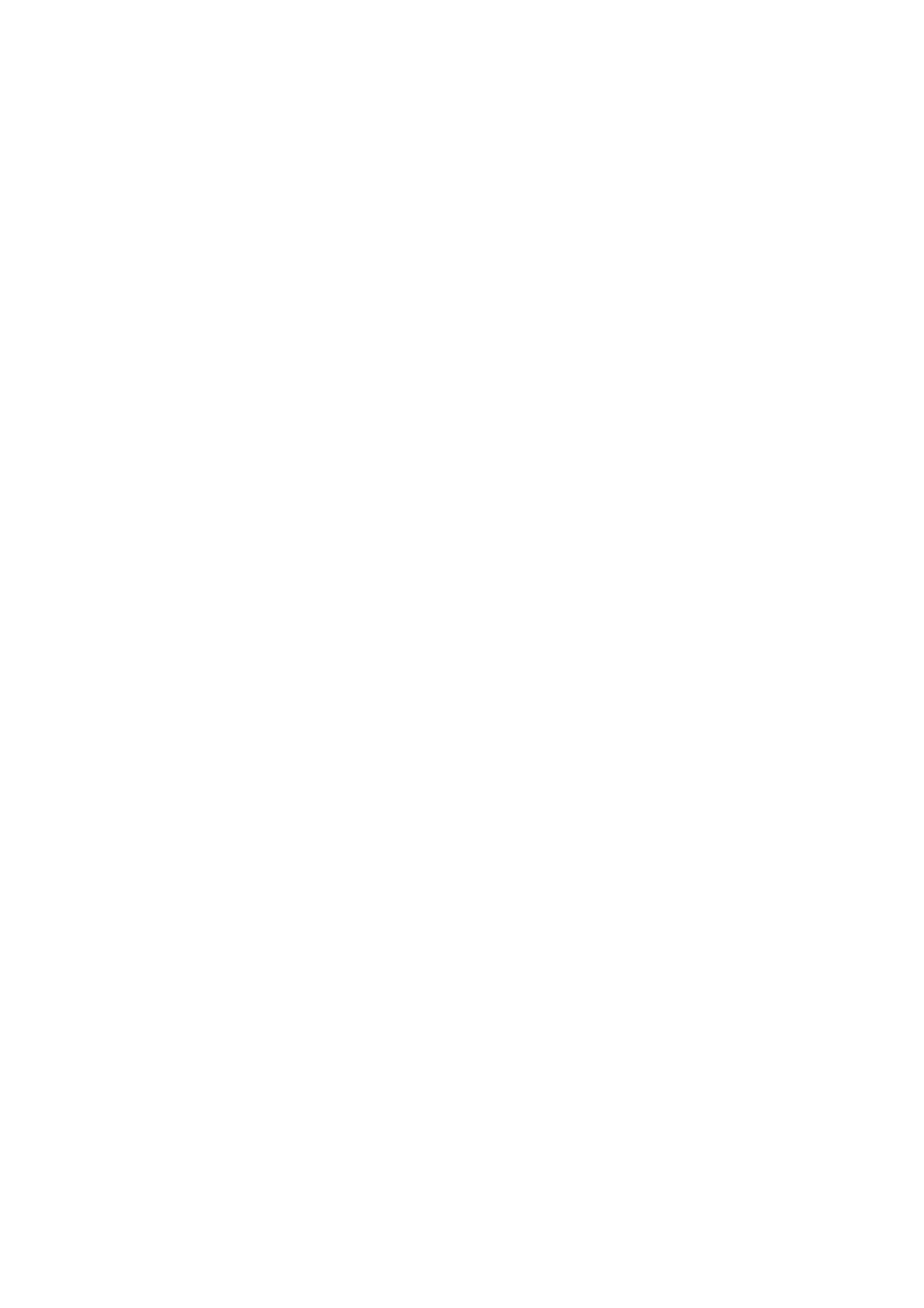# **Highlights of the Conference**

### **1. Introduction**

The 2<sup>nd</sup> Asian Recovery Conference took place in Colombo Hilton, Sri Lanka, from 29<sup>th</sup> May - 3<sup>rd</sup> June 2005, with the theme selected in line with the recent thirst for spirituality in Asia following the effects of the devastating Tsunami, appropriately as '*Beyond Treatment and Rehabilitation – Achieving Maturity in Recovery through Faith'*. A total of 188 delegates from 20 countries appearing in Annex A, participated in this very colourful event and the focus was on "Recovery from addiction as a spiritual journey". As 'whole person recovery' is the objective of any drug treatment and rehabilitation programme, AFTC joined in the 2nd Asian Recovery Conference and availed of this opportunity to make it their Sixth Biennial Conference.

This conference with the detailed programme in Annex B, is jointly organised by the Colombo Plan Drug Advisory Programme (CPDAP), Asian Federation of Therapeutic Communities (AFTC) and Mithuru-Mithuro Movement (MMM), and is funded by the Bureau for International Narcotics and Law Enforcement Affairs (INL), US Department of State.

The general objectives of the conference were:

- Updating governmental and non-governmental organisations on the latest developments in drug treatment and rehabilitation with regard to policies strategies and treatment modalities in Asia;
- Empowering policy makers, treatment practitioners, religious leaders, recovering persons and concerned others to assist in the recovery process by equipping them with the relevant skills and knowledge;
- Providing a platform for the sharing of experiences, the articulation of ideas and the formulation of strategies for the continued growth of therapeutic communities in Asia; and
- Facilitating networking among policy makers, treatment professionals, religious leaders, substance abuse counsellors, recovering persons, co-dependents and concerned others.

## **2. Inauguration**

The Chief Guest and other distinguished dignitaries were escorted to the venue by a ceremonial parade *"Perahera"* to the beat of traditional Sri Lankan drums. The inauguration ceremony of the conference was officiated by Hon. Pavithra Wanniarachi, Minister of Samurdhi and Poverty Alleviation of the Democratic Socialist Republic of Sri Lanka, in the presence of Hon. Sulaiman Hamid, Deputy Minister of Haj and Awqaf (Religious Affairs) of the Islamic Government of Afghanistan; Mr. Thomas Browne, Jr., Deputy Director, Bureau for International Narcotics and Law Enforcement Affairs, US Department of State; Mr. James F. Entwistle, Deputy Chief of Mission, US Embassy, Colombo; Rev. K. Bodhananda, Director, Mithuru-Mithuro Movement; Justice Amnuay Intuputi, President, AFTC and Mr. Tay Bian How, Director of CPDAP.

A cultural performance preceded the prayers recited by religious leaders representing all the major faiths. Mr. Tay Bian How and Rev. Bodhananda in their welcome speeches thanked the distinguished delegates who came from near and far to participate in this 2<sup>nd</sup> Asian Recovery Conference in Sri Lanka.

Mr. James F. Entwistle, in his delivery, commended the local and regional organisations and individuals involved in drug demand reduction initiatives, who have been as equally effective as those engaged in rehabilitative efforts and restoring the well-being of Sri Lankan people in the post-tsunami period.

Hon. Pavithra Wanniarachi, in her inaugural speech said that the impact of drug abuse is felt not only by the individual but by the society that he or she belonged to. She noted the strained interpersonal relations including family problems that are commonly encountered due to drug abuse. She drew attention to the following points:

- a. The significant role of families in confronting drug abuse problems
- b. Social impacts of drug abuse, such as neglected children, family disharmony, marriage break-ups, domestic violence and illiteracy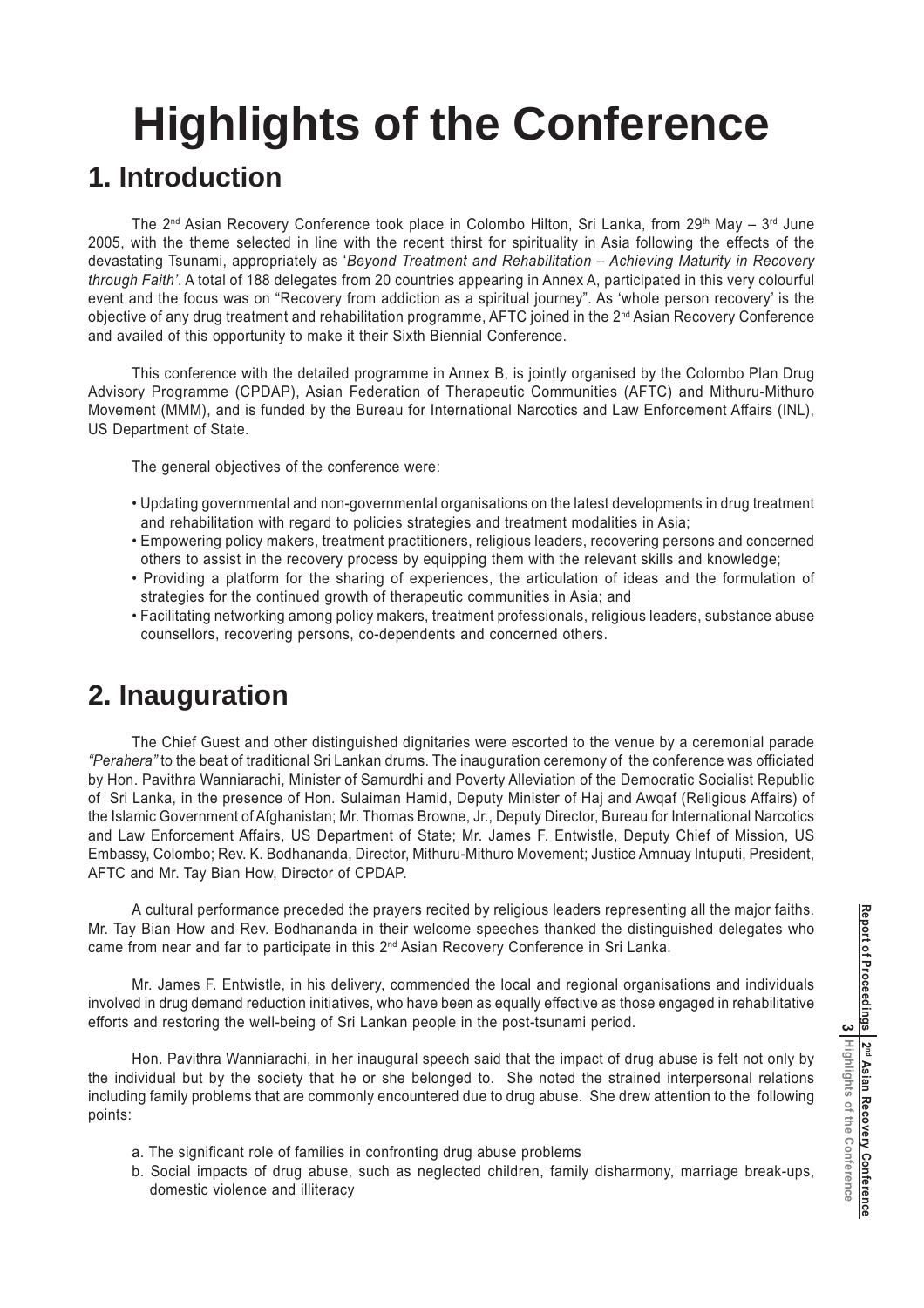- c. The vital roles of community members in guiding drug dependents to lead drug-free lives
- d. The health implications of drug-abuse upon the individuals such as HIV/AIDS and Hepatitis C, that impose extra expenditure on a country

The opening ceremony ended with the presentation of a set of publications of the Colombo Plan Drug Advisory Programme (CPDAP) to the Chief Guest and the Guests of Honour. This was followed by the launching of the Guidebook on "Minimum Standards for Effective Drug Treatment and Rehabilitation Programmes" by Mr. Thomas Browne Jr., Deputy Director, International Narcotics and Law Enforcement Affairs, US Department of State.

### **3. Scientific and Plenary Sessions**

#### **Scientific Session 1: Beyond Treatment and Rehabilitation – Achieving Maturity in Recovery through Faith**

Mr. Tilak Rananvirajah, Secretary of Ministry of Internal Security, Sri Lanka chaired this first scientific session with four resource persons as follows:

- Mr. Edgar C. Galvante, Board Member, Dangerous Drugs Board, Philippines
- Mrs. Asha Das, Former Secretary, Ministry of Finance, Government of India
- Mr. Mohammad Ayub, Programme Manager, DOST Welfare Foundation, Peshawar, Pakistan
- Dr. A.T. Aariyaratne, Sarvodaya, Sri Lanka

Mr. John Pillai of Malaysia was the rappoteur for this session.

Mr. Galvante in his presentation, pointed out that in recovery from addiction, "Getting sober is easy, staying sober is the hard part. Abstinence is no guarantee that life will be always be the way a person wants it to be". He stressed that spirituality is a universal phenomenon that obviously answers some very fundamental human needs. Religious or spiritual oriented treatment programmes reminds us that people are willing to endure sacrifice, discipline, moral or spiritual exaltation in pursuit of an ultimate commitment. Hence, these types of programmes can be significant factors that merit consideration and inclusion, when planning appropriate treatment alternatives.

Mrs. Asha Das presented the Indian scenario, including the extent of drug abuse, nature and trends, Indian Government's response to this multifaceted problem, and the different solutions and approaches in the area of prevention, especially of alcohol. She also shared the different strategies in awareness and preventive education, relapse prevention, and spirituality as a sustainable treatment approach in India.

Mr. Ayub presented situation in Peshawar, Pakistan, which is situated near the Afghan border. He drew attention to the large number of drug addicts, some living with families, some in the streets and some others in jails, as the poorest, most destitute, stigmatized and discriminated, living on the margins of society. He shared the community-based drug demand reduction programme of the DOST Welfare Foundation and compared the differences between centre-based and community-based programmes. He reported on the progress of the Colombo Plan supported Outreach/Drop-in Centre in Peshawar and how they have adopted the TC modality to suit the culture and religion in that region. He also briefed on some of the drug demand reduction services carried out for the Afghan refugees.

At the end of the session, all presenters unanimously advocated the integration of spirituality/faith as an integral component in any treatment approach or modality. In summary, the salient points discussed are as follows:

- Faith or spirituality is an integral component for any treatment programme because:
	- √ It provides clients with an optimistic perspectives of lives
	- √ It forms the foundation for the development of positive living
	- $\sqrt{1}$  It is not only an instrument for recovery but, beyond treatment, it is a way of life
- Spirituality is instrumental in developing resilience and personal competency in recovering persons.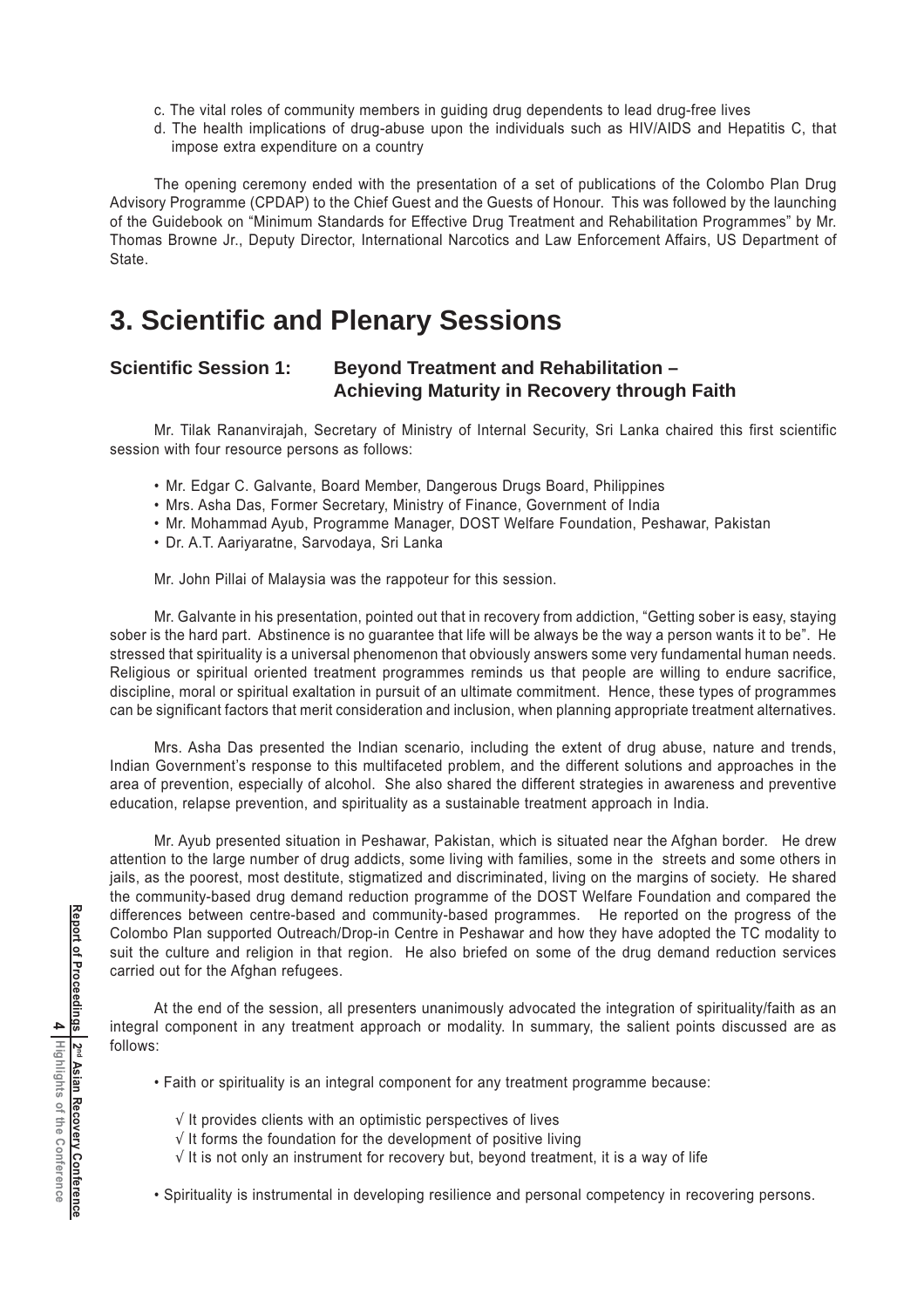- Spirituality can be an antidote to addiction when it is strategically integrated into the treatment and recovery process.
- Spirituality or faith is also elementary in both institutions-based and community based programmes.

#### **Scientific Session 2: What Works in Treatment and Rehabilitation - Minimum Standards and Considerations for Policy Formulation**

Mr. Edgar C. Galvante, Board Member of the Dangerous Drugs Board of the Republic of the Philippines chaired this second scientific session. The following six distinguished resource persons made their presentations in this session.

- Mr. Tay Bian How, Director, Colombo Plan Drug Advisory Programme
- Dr. Andrea Barthwell, INL Consultant, USA
- Dato' Zainuddin A. Bahari, CEO Humane Treatment Home, Malaysia
- Mrs. V. Thirumagal, TTK Hospital, Chennai, India
- Mr. Ibrahim Salim, Programme Director, MOTEGA Lodge Treatment and Rehabilitation Centre, Indonesia
- Mr. Y. Ratnayake, Executive Director, National Dangerous Drugs Control Board, Sri Lanka

Dr. Novil Wijesekera (DAP) and Mr. John Pillai of Malaysia were the rapporteurs.

Mr. Tay briefed the participants about the role that the Colombo Plan Drug Advisory Programme has played during the past 32 years in combating drug abuse and its contribution to the human resource development efforts of member countries. He outlined the numerous activities undertaken by the DAP in recent years covering all areas of drug demand reduction in the Asia Pacific region. He reiterated his firm belief that treatment works, and acknowledge the TC model as one of the best established residential treatment modalities. He noted with appreciation the role that the Daytop International has played in collaborating with the DAP in promoting the TC modality and thanked INL, US Department of State for its strong support and encouragement in introducing TC as a primary treatment modality in Asia and Pacific. Mr. Tay drew attention to the continuum care approach and phases of pretreatment and aftercare which have been neglected. Continuing his presentation, Mr. Tay brought out some of the most important aspects of drug treatment, rehabilitation and aftercare and the various activities initiated by the DAP, such as:

- Minimum Standards in the Management of Treatment Programmes
- Development of Peer and Family Support Groups
- Integration of Spirituality
- Enhancement of Life Skills
- Recovery Symposia
- Outreach/Drop-in Centres
- Mobilisation of Religious Leaders in Drug Demand Reduction

Ms. Andrea Barthwell spoke mainly about drug policy and the many components of a "Balanced Approach", including Strategic Targets and Basis of Approach; Variables to Experimentation; New Users vs Non-dependent Users: Risk-Benefit Analysis; and Demand Reduction Intervention Activities: Priority Treatment, etc., among others. She pointed out the emerging problems in developing countries due to cultural shifts, priority changes, environment of use and opportunities related to drug trade

Dato' Zainuddin as one of the contributors to the Guidebook on "Minimum Standards in Management of Drug Treatment and Rehabilitation Programmes in Asia", published by the Colombo Plan DAP, brought out some of the salient features that comprises an effective drug treatment programme and shortcomings of some treatment programmes that impacts adversely on treatment outcomes. He provided information on the core functions that need to be incorporated for a treatment programme to be effective and how the needs of the addict and/or his significant others could be met. He proposed that public policy should set a minimum standard for the establishment and operation of drug treatment facilities.

Mrs. Thirumagal presented the experience of the TTK Hospital in the treatment of drug and alcohol addicts in India and shared some of the indigenous programmes introduced by the TTK Clinical Research Foundation in Chennai, India, which have proven to be effective and has made the TTK Hospital as one of the centres of best practice in the region. She also elaborated the human resource component in effective management of treatment and rehabilitation programmes.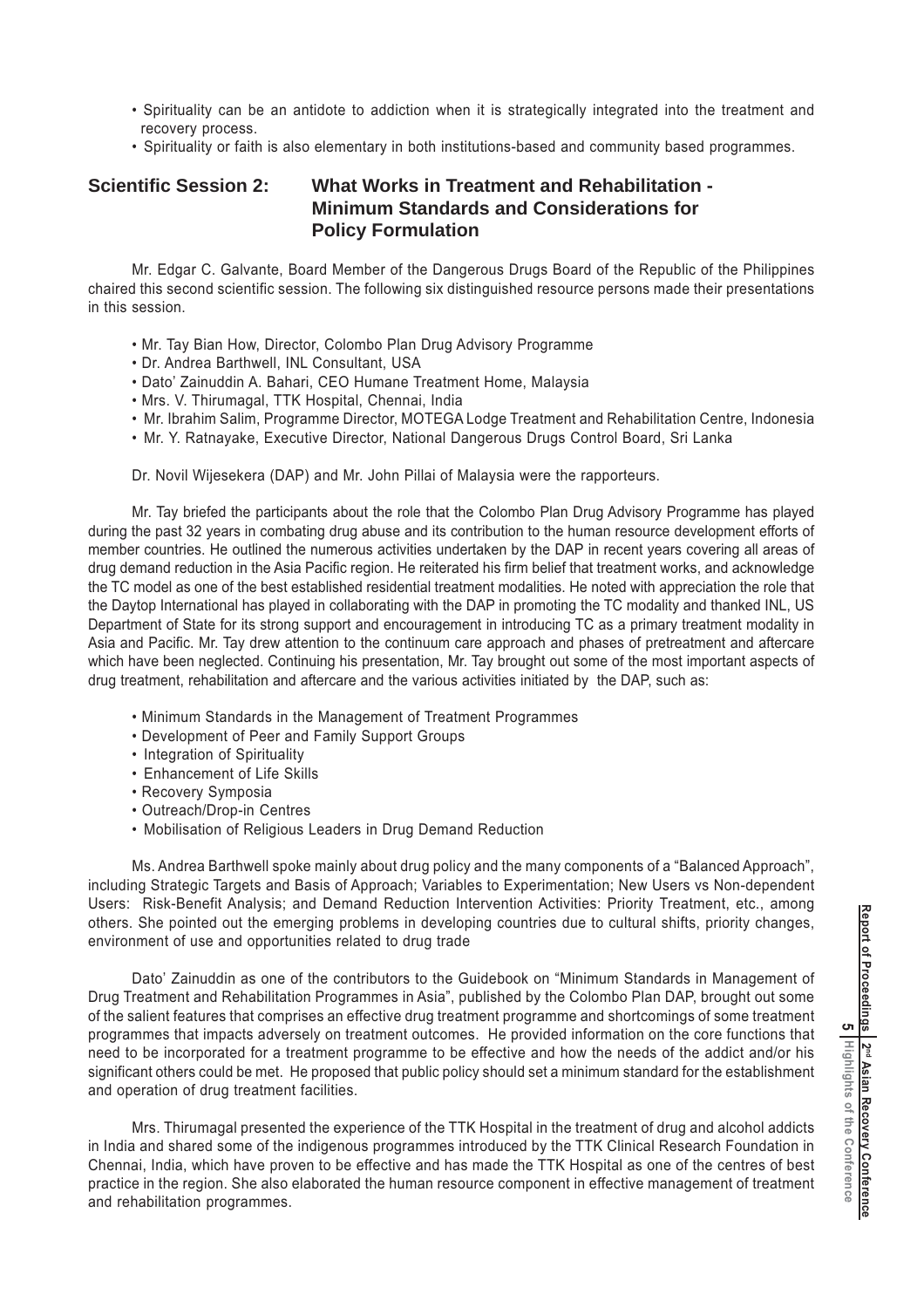Mr. Ibrahim Salim shared some of the systems and procedures involved in managing treatment and rehabilitation. Making a presentation on Treatment Protocols, he indicated that "Quality is never an accident. It is always the result of careful planning, team work and a commitment to excellence" and the same principle applies to effective drug treatment and rehabilitation. Continuing on the same subject, he listed guiding principles for documentation, purpose of documentation, how records be maintained especially on computerised documentation.

Finally, Mr. Ratnayake presented the Sri Lankan Experience in the implementation of minimum standards, pertaining to outreach and early interventions; treatment interventions; access, availability and admission of clients; client assessment; treatment content, provision and organisation, discharge, aftercare and referrals; and clients rights and responsibilities. He also explained the national policy and minimum standards on physical aspects of treatment settings, standards of staffing and proposed considerations for policy formulation.

In the questions and answers session, the issue of *Harm Reduction* generated heated queries from the audience. Generally, *Harm Reduction* such as needle exchange or needle giveaway programme in the Asian region is not acceptable. Dr. Andrea Barthwell suggested that this conference submit a resolution to the United Nations that *Harm Reduction* initiative of needle exchange be rejected.

At the end of this scientific session, every participant received a copy pf the CPDAP's publication of "Management of Drug Treatment and Rehabilitation Programmes in Asia" (A Guidebook on Minimum Standards).

#### **Plenary Session 1: Recovery – A Spiritual Journey**

Dato' Zainuddin A, Bahari of Malaysia chaired the Plenary Session 1 and the four resource persons presented their papers at this session as follows:

- Dr. Andrea Barthwell, INL Consultant, USA
- Hon. Sulaiman Hamid, Deputy Minister of Haj and Awqaf, Afghanistan
- Rev. Pannyyendra, Sri Lanka
- Phra Weerapan K. Rakkitasilo, Thailand

The rapporteurs were Mr. M. Samah of Malaysia and Mr. Fadilan Kayong of Maldives.

Dr. Andrea Barthwell explained the three major stages of the recovery journey and made a detailed presentation on the twelve steps to be followed during the recovery journey.

Hon. Sulaiman Hamid making his presentation in the "Dari", Afghan National Language, reminded the prohibitions in Islam relating to alcohol and drug abuse. He further stated the various measures being undertaken by the new Government of Afghanistan in relation to drug demand reduction and the steps his own Ministry has taken to involve the religious leaders in educating the public from their places of worship.

Rev. Pannyyendra drew attention of the participants to the Buddhist way of life and pointed out that Lord Buddha in laying down the "Pancha Seela", the Five Precepts to be followed by his disciples, specifically has mentioned among these Precepts that indulging in the use of alcohol or any other intoxicants is a hindrance in the path to liberation and every Buddhist is expected to adhere to the Five Precepts. If the drug dependents through Buddhist teachings could be encouraged to follow these, it will help them to break away from this unhealthy habit.

Phra Weerapan in his message said that recovery is not just a journey but he sees it as a "Voyage", as it resembles a journey by sea, facing a lot of dangers from all quarters, such as pirates, storms, shipwrecks, etc.. The recovery voyage, just as a voyage by sea, involves facing similar situations and needs faith, hope and commitment. He further explained that as religious leaders, they are called upon to help in this aspect because of willingness and attitude, both of which are matters of the mind, heart and spirit and only religion has an appeal to these faculties of our being. He shared therapy being practices in Moral Development Foundation of Thailand and explained the three "A" s of life, i.e. Acceptance, Appreciation and Approval, which are elements that may have contributed to their being taken into the trap of drug abuse and addiction.

Overall, the points each speaker made were of a similar note, that is, spiritual journey elevates the potentials of recovering persons to achieve maturity in recovery and the points highlighted can be summarized as follows: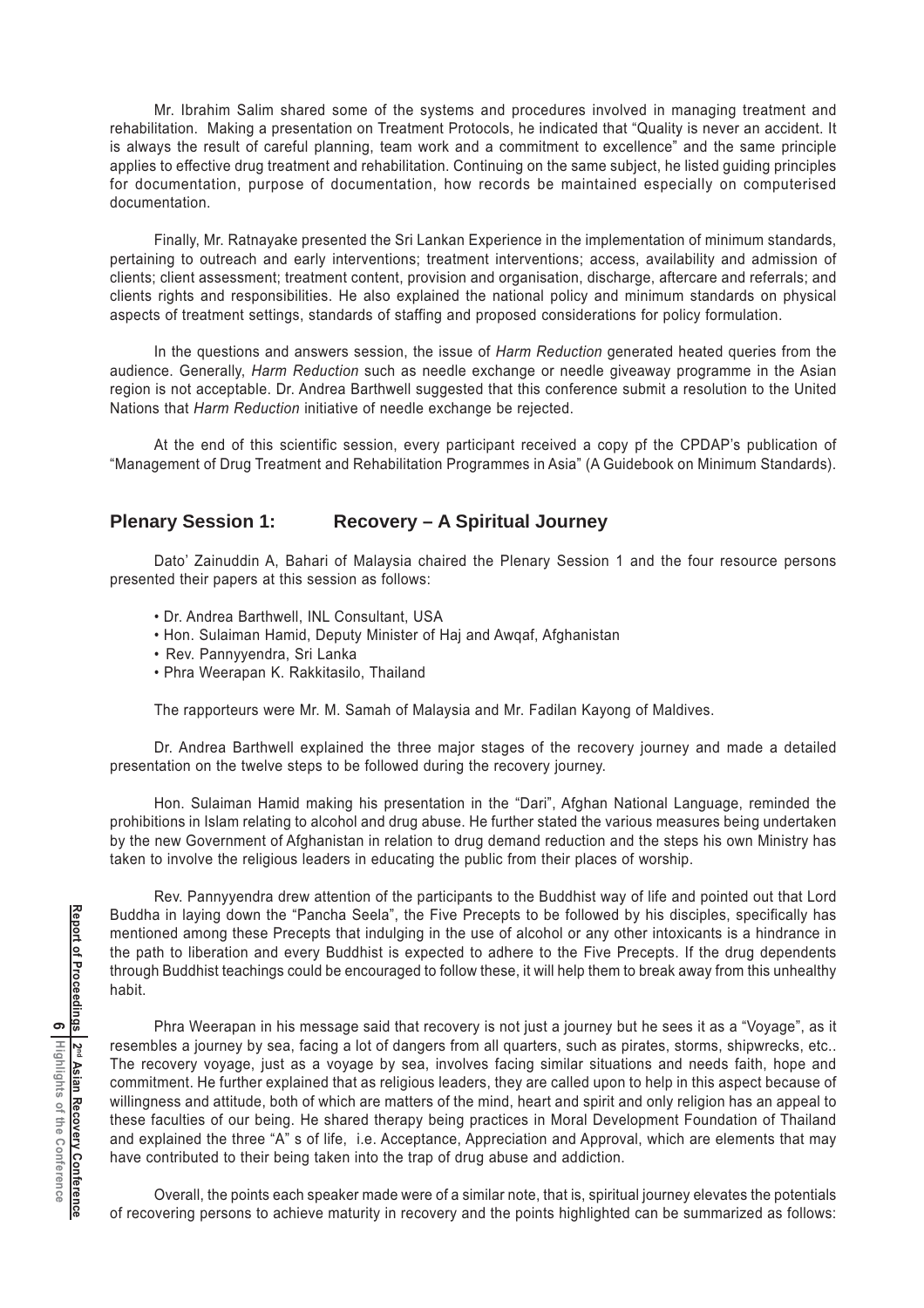- Islam encourages religious observation, values and rituals as a way of life in combating drug abuser.
- Seeking help from GOD is essential for sustaining recovery.
- Having to have and practice faith, hope and commitment is central towards success in the whole process of recovery.
- Using meditation as a means to recuperate from addictive dysfunctions.
- Religious leaders need to mobilize their alliances in combating drug abuse. Using resources as a vehicle to move its coalition in specific strategic areas of supply and demand reduction effort.
- 12 steps process guidelines help facilitate self-examination towards self -actualization in recovery effort.
- Experiences of coming into the program and taking stock to help eliminate denial as a first step towards recovery.
- Honesty, open-mindedness and willingness are the primary principles that will help facilitate the 12 steps ensuring total abstinence and well being of the addicted individual.
- Illustration of 12 steps through the concept of giving up, cleaning it up, making it up and keeping it up are the basic tenets of the working guide.

#### **Plenary Session 2: Achieving Maturity in Recovery Through Faith**

Mr. M. Samah of Malaysia moderated this interactive forum of senior recovering persons consisting of:

- Mr. Benjamin Ong (Malaysia)
- Mr. Anil Wali (India)
- Mr. Dulsara Vidanagama (Sri Lanka)
- Mr. Mohamad Iqbal (Pakistan)
- Mr. Mohamed Shifa (Maldives)
- Ms. Rashidah Begum binte Sulaiman (Singapore)
- Mr. Andre Simanjutak (Indonesia)

Ms. Tania Fernando of Sri Lanka and Mr. Roslan Yahya of Malaysia were the rapporteurs.

The seven speakers shared and elaborated on their experience on the following.

- How did they experience spirituality?
- Was there any special or notable experience that you went through at the beginning?
- What made you decide to stay on this path? (is it your personal growth or people's acceptance or what)
- What are the signs and symptoms that denote one is going through a spiritual awakening?
- Do you think your life would be different if you had not chosen this path?
- How does it affect, positively and significant others?
- What is your experience on the use of substitution drugs?

Generally, all the seven presenters believed that they needed to believe in Higher Power to achieve maturity in recovery. Relating to drug substitution, they concluded the following:

- One bad thing to another bad thing.
- I was addicted 30 times on drugs, pills and other substances. It did not help. Therefore there is no substitute.
- Personal belief is abstinence.
- Recovery is not only stopping drugs but it is also growth, becoming connected with family. This cannot be reached by substitutes. So abstinence is the ultimatum.
- Substitution drug is another form of control, recovery is relinquishing control.
- By using substitution drug, you may get other disorders and complications such as Psychosis.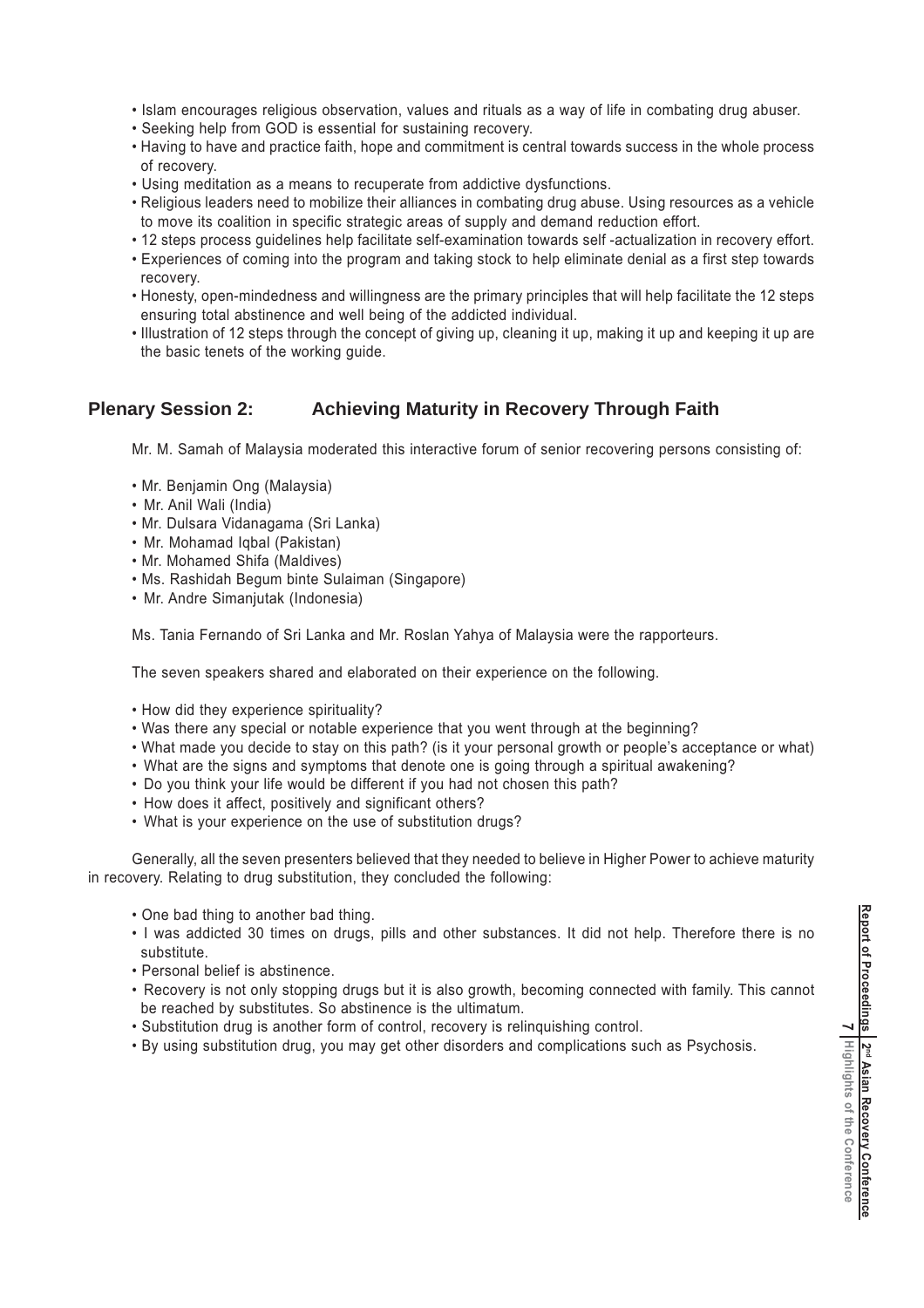#### **Plenary Session 3: Living with a Recovering Person - Recreating the Family Harmony**

Ms. Ma Elena Cristobal of Philippines was the moderator for this interactive forum and the presenters were codependents as follows:

- Mr. Gregory Imperial (Philippines)
- Ms. Melanie Hermanto (Indonesia)
- Ms. Jayadevi Sadasivan (India)
- Ms. Zaiton Zainal Abidin (Malaysia)
- Ms. K. A. Soma Kalubowila (Sri Lanka)

Dr. Novil Wijesekara (DAP) and Ms. Nishalie Fernandopulle (DAP) were the rappoteurs.

The session took off slowly but gradually picked up its momentum. There were deliberations on issues such as Co – dependency, Recovering partners, Roles of families, Healing process and whole family recovery. The points shared in the forum were:

- Living with a recovering person
	- $\sqrt{\frac{1}{2}}$  Communication and family harmony breaks down difficult to relate to the addict
	- √ Anxiety and fear grows
	- √ Blame environment look for change
	- √ Life falls apart
	- √ Depression and feelings of inadequacy and guilt grow
	- √ Try to maintain a facade of "everything's fine"
	- √ Avoid the issue
	- √ Avoid society
	- √ Become over protective
	- √ Feelings of resignation set in
- Recovering person in a treatment centre
	- √ The 1st step to recovery is treatment
	- √ Fluidity of feelings… relief, hope, sadness, anger, hopelessness
	- √ Didn't want to visit the addict / Wanted to be a part of the recovery
	- $\sqrt{\ }$  Focus on personal recovery recovery is not only for the addict
	- √ Get prepared for reunions
- Recreating the family harmony
	- √ Get involved in family support groups
	- $\sqrt{\ }$  Talk directly to the dependent avoid triangulation, communicate
	- √ Learn to 'let go'
	- √ Hold the family unit together stay connected
	- √ Avoid judgments / standards
	- $\sqrt{2}$  Give the addict responsibility make him feel needed
	- √ Set boundaries
	- √ Pray
	- √ Feelings of trauma and apprehension remain
	- $\sqrt{\frac{1}{10}}$  Get the addict's cooperation make recovery a family experience
	- √ Change attitudes and behaviour
	- √ Build up trust and transparency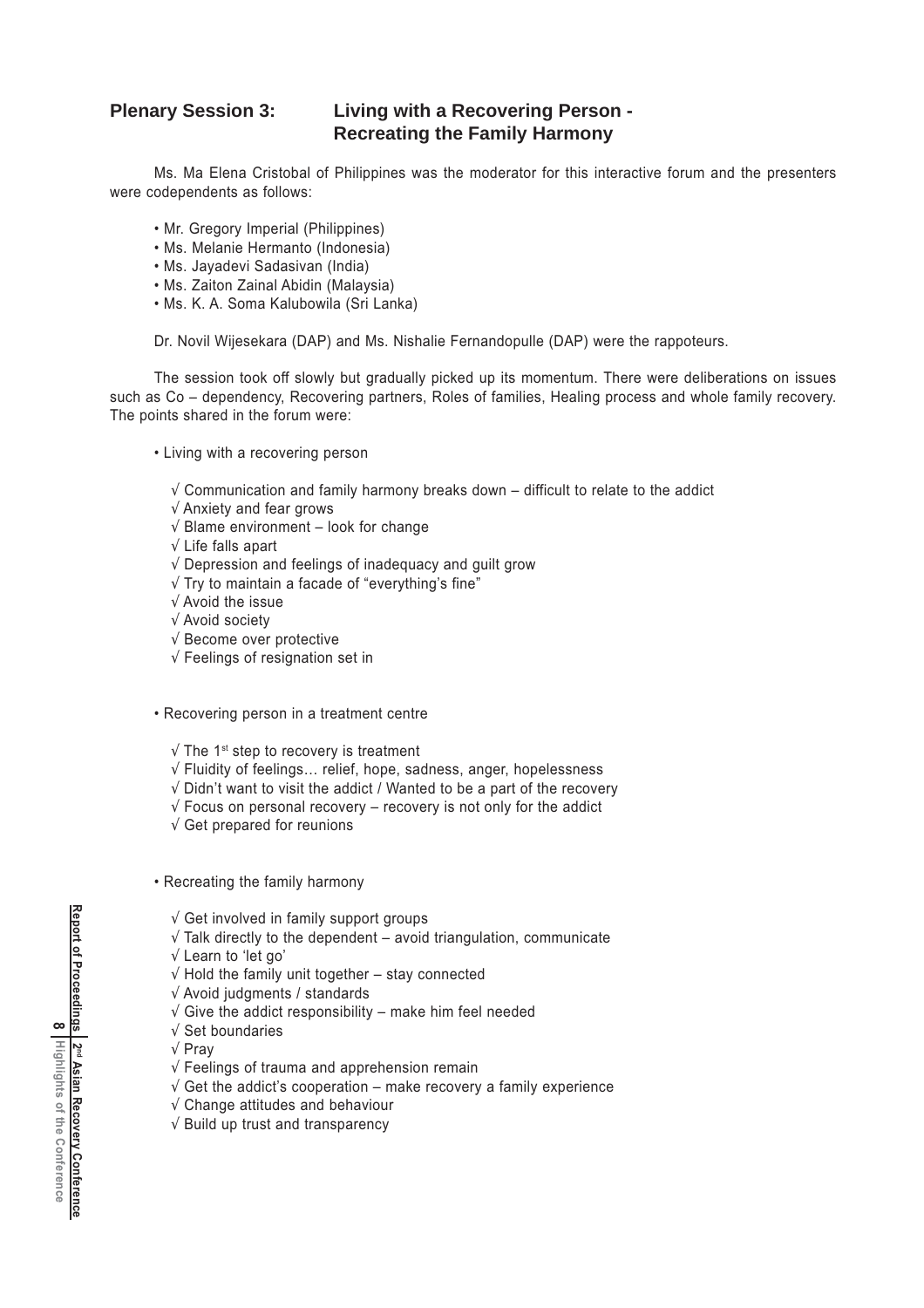#### **Plenary session 4: Cross Addiction and Recovery**

Prof. Nalaka Mendis of Sri Lanka chaired this session with the following paper presenters:

- Dr. Sarath Samarage (Sri Lanka)
- Justice Vicha Mahakun (Thailand)
- Dr. Chencho Dorji (Bhutan)
- Dr. Rommel Garcia (Philippines)
- Dr. Suresh Kumar (India)

Mr. M. Samah of Malaysia and Ms. Tania Fernando of Sri Lanka were the rapporteurs.

Dr. Samarage explained what is cross-addiction and informed about the similarities of how dependency on one drug often creates a cross-tolerance for similar drugs. He mentioned that people even become crossdependent on activities. In his presentation, he provided *"A Guide for the Identification of Substances"* and also attached *"A Practitioners Guide for Medications in Alcohol and Drug Dependence"* to his paper.

Dr. Chencho Dorji's paper was based on "Cognitive Behavioural Approaches to the Management of Addictive Behaviour". He explained the aspects of cognitive behaviour, principles of cognitive behavioural approaches, the concept of dependence in the cognitive behavioural approach, understanding the process of behaviour change and implications for counseling problem drug users.

Dr. Rommel Garcia observed that all types of addictions are essentially based upon nature and nurture and are characterized by three main features: Chemical dependency, learned behaviours and habits, and denial of both the need and habit. His presentation focused more on prevention of cross addiction.

Dr. Suresh Kumar provided the classification of drugs of abuse. Taking each type of drug separately he explained the methods of use, different classes of drugs, cross-addiction between the classes and cross-addiction outcomes. He further explained the relationship between alcohol and tobacco; Benzodiazepine abuse among recovering alcoholics, other drugs abused by stimulant users and neurobiology of addiction. He gave detailed presentation on "Why Drugs are Addictive" and how they work on the pleasure and reward system in the brain.

The above presenters provided the participants with a comprehensive and valuable input pertaining to 'cross addiction''– its process, cause and effect, forms and approaches in dealing with it.

#### **Plenary Session 5: Sharing of TC Practices in Asia – Challenges and Future Directions**

Justice Vicha Mahakun of Thailand chaired this plenary session with the following five distinguished resource persons:

- Rev. K. Bodhananda (Sri Lanka)
- Mr. Padet Ringrawd (Thailand)
- Mr. Muhammad Yunus Pathi (Malaysia)
- Mr. Eddie Castillo (Philippines)
- Mr. Muhammad Ayub (Pakistan)

Ms. Nishalie Fernandopulle (DAP) and Dr. Novil Wijesekera (DAP) were the rapporteurs.

Rev. Bodhananda explained his early exposure to the TC modality, thanking the Colombo Plan DAP and the Daytop International and shared his experience in introducing what he gained into the Mithuru-Mithuro drug treatment and rehabilitation facility and his success in establishing 10 TC treatment centres throughout Sri Lanka.

Similarly, Mr. Padet also shared his experience of TC practices, challenges and future directions in the Department of Corrections in Thailand.

Being a pioneer of practicing TC in Asia, Mr. Yunus brought the attention of the participants to the early beginnings of TC in the United States, about the first therapeutic community in Asia and the adoption and adaptation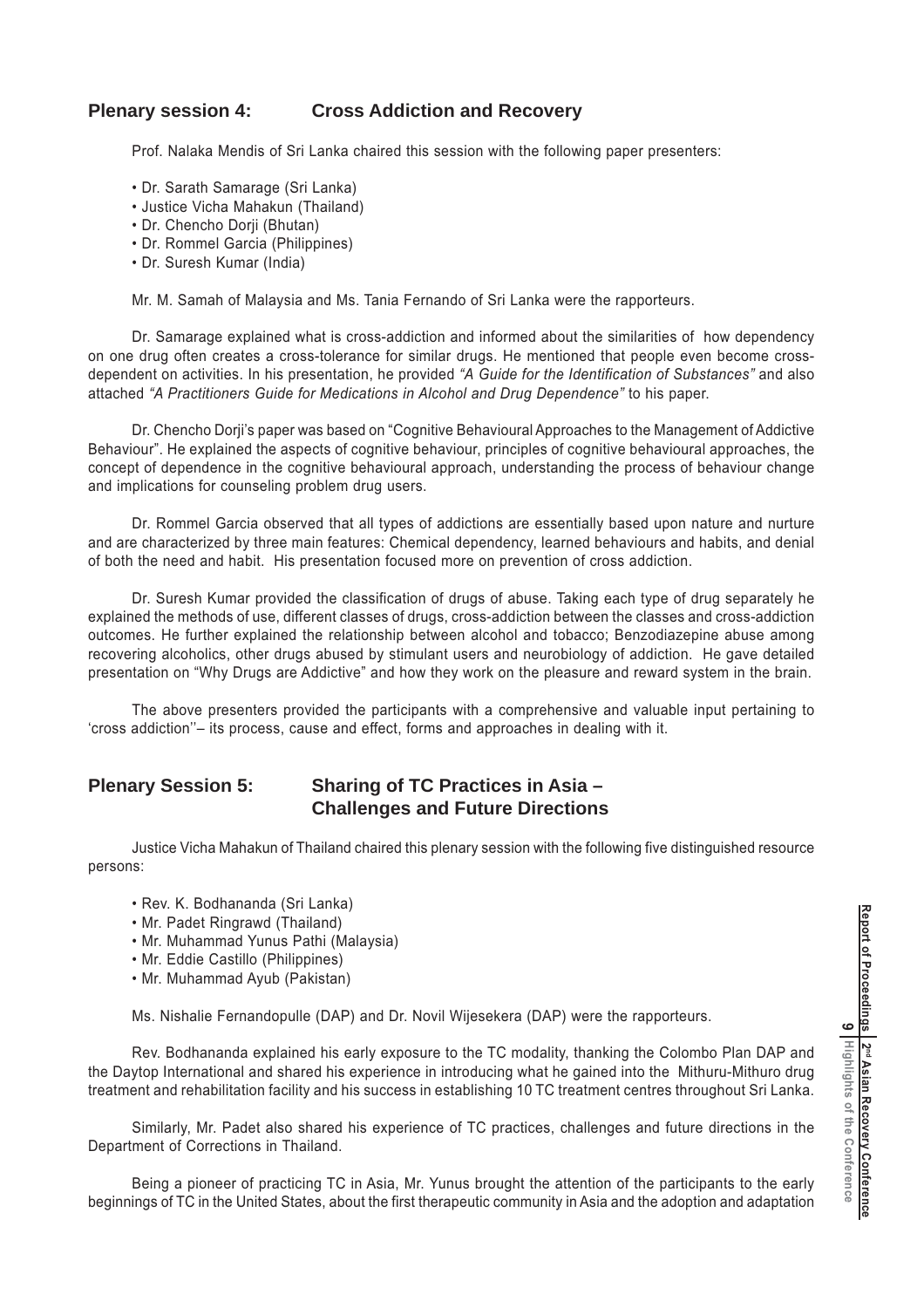of TC in Malaysia. He mentioned that harm reduction through needle exchange is never a part of TC approach. He said that it is unfortunate that some TC organizations in Asia have included needle exchange in their programmes and this has eroded TC's image as drug free communities.

Mr. Eddie Castillo reaffirming his firm belief in the concept of TC, said that he makes sure that the TC concept is implemented as it should be in his facility Seagulls Flight Foundation. He summarized the keys to successful implementation of TC in Seagulls. He also presented the TC situation in the Philippines, Challenges/ Obstacles, Driving Forces that Sustain TC Initiatives, Restraining Forces that Derail TC Initiatives, Key Steps and New Directions.

Mr. Ayub once again shared the achievements and challenges of the DOST Therapeutic Community and added their experience in developing self-help and peer support groups, vocational skills and employment, reintegration and family counseling.

There were lengthy discussions on the challenges and direction of the TC in this region. It was agreed that AFTC and other related regional organisations need to undertake concrete measures to further promote the modality in the region. However the session made the following recommendations.

- Umbrella organisations and agencies should play a more substantial role in elevating the quality of TC programmes in this region, especially the AFTC
- Incorporating of the TC components in to existing programmes should be encouraged
- Steps need to be taken to encourage proper and standardised documentation in order to make TC a more acceptable modality to medical practitioners / perceived as a disease and scientifically diagnosed.
- Inter-organisational co-operation among TC programmes in this region should be promoted by:
	- √ Providing a forum for the exchange of knowledge and experience
	- √ Exchange of programme personnel
	- √ Joint training programmes and other activities at regional level

### **4. Concurrent Workshops**

Four concurrent workshops took place in the afternoon of the second day. They are:

| Workshop 1: | Family Therapy (Ms. Malyn Cristobal - Philippines)                                    |
|-------------|---------------------------------------------------------------------------------------|
| Workshop 2: | Twelve Steps (Mr. Benjamin Ong - Malaysia / Mr. Ibrahim Salim, Programme Director,    |
|             | <b>MOTEGA Lodge Treatment and Rehabilitation Centre, Indonesia)</b>                   |
| Workshop 3: | Minimum Standards (Dato' Zainuddin A. Bahari, CEO Humane Treatment Home,              |
|             | Malaysia / Mr. Ed Castillo - Philippines / Mr. Fadilan Abdul Kayong - Maldives)       |
| Workshop 4: | Life Skills in Relapse Prevention (Mrs. V. Thirumagal, TTK Hospital, Chennai, India / |
|             | Mr. M. Samah - Malaysia)                                                              |

All workshops were conducted excellently, meeting the expectations of the participants. The workshops provided participants with firsthand experience in learning the relevant skills needed to upgrade their competencies.

# **5. Colombo International Narcotics Anonymous Open Meeting**

Mr. Omar Abdullah from Malaysia chaired this Colombo International Narcotics Anonymous Open Meeting with the following facilitators:

Ms. Malyn Crisobal (Philippines)

- Mr. Roslan Yahya (Malaysia)
- Mr. Benjamin Ong (Malaysia)
- Mr. Ibrahim Salim (Indonesia)
- Mr. Fadilan Abdul Kayong (Maldives)
- Ms. Rashidah Begum binte Sulaiman (Singapore)
- Ms. Ernietriana binte Mustafa Kamal (Singapore)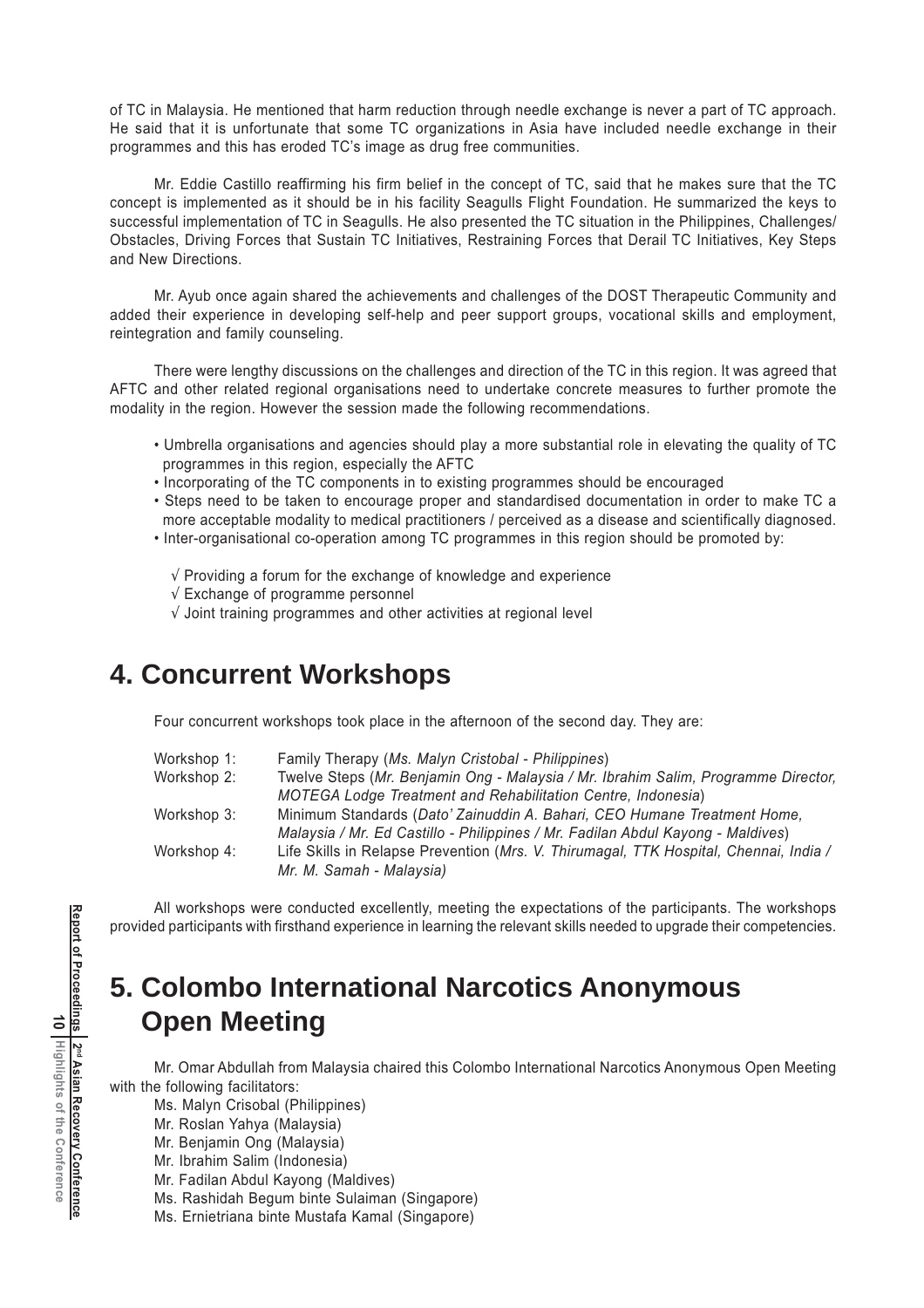This is the second international NA meeting held at the Asian Recovery Symposium. The meeting started at 20:30 on 1 June 2005 and ended at 22:00. It was attended by more than 30 fellow members from Malaysia, Singapore, Indonesia, Maldives, Philippines, Pakistan and Bangladesh.

It was an open meeting where fellow members could share their recoveries. Mr. Omar encouraged fellow members to share how they were introduced to NA meeting. The meeting was lively as most of the fellow members came from different countries. 20 minutes before the meeting ended, there was a question and answer session. Public information on Narcotics Anonymous was made known to all the members. The meeting ended with the recitation of the Serenity Prayer, recited in Urdu followed by the English version.

# **5. Field Trips**

The conference was not confined to mere plenary sessions, workshops and official dinners. On 2 June 2005 the delegates visited Mithuru Mithuro Centres in Pelmadulla ('Sevana'), Gampaha ('Nisansala') and Homagame ('Sisilasa'). Here the delegates were exposed to, and debated upon, the activities, the ideas and science behind some of the finest treatment centres in the region.

Participants took off in buses as early as 6.30 am in the morning and came back late in the evening. A majority of them expressed their sense of satisfaction and excitement for the knowledge and experiences they gained from the trips.

### **6. Recommendations**

Justice Amnuay Intuputi, President of AFTC and Mr. Martin Infante, a Board Member of AFTC chaired this concluding plenary of recommendations. The executive summary and recommendations of the conference was presented by the Rapporteur General, Mr. Mohamed Samah. The conference recommendations were unanimously accepted by the participants as follows:

- Service providers should be competent and committed in making sure that recovering persons develop genuine spiritual growth that will form a strong foundation for recovery while they are in the programmes to last even beyond treatment.
- All attending policy makers, religious leaders, treatment practitioners, substance abuse counsellors, recovering persons, people with HIV / AIDS, recovering codependents and concerned individuals, strongly and unanimously reject needle exchange programmes to be part of their drug demand reduction strategies and approaches.
- All programme practitioners should take the necessary measures to ensure that their drug demand reduction initiatives and efforts comply with binding minimum standards.
- Participants at the conference should encourage and empower religious leaders and members of faithbased organisations to engage themselves in making substantial contributions towards reducing the incidents of drug abuse upon society and empower community members to undertake organised anti drug activities.
- Treatment practitioners are to empower both recovering persons and their family members embark on an inter-complementary healing process to reinstall family harmony.
- The Asian Federation of Therapeutic Communities should advocate that treatment works; and assist affiliated organisations to give priority to programme management, quality of service, clients' satisfaction, staff competency and programme outcomes in order to upkeep the good image of the modality.
- Equip treatment practitioners and related service providers with the know-how in managing clients / patients who are people with HIV / AIDS.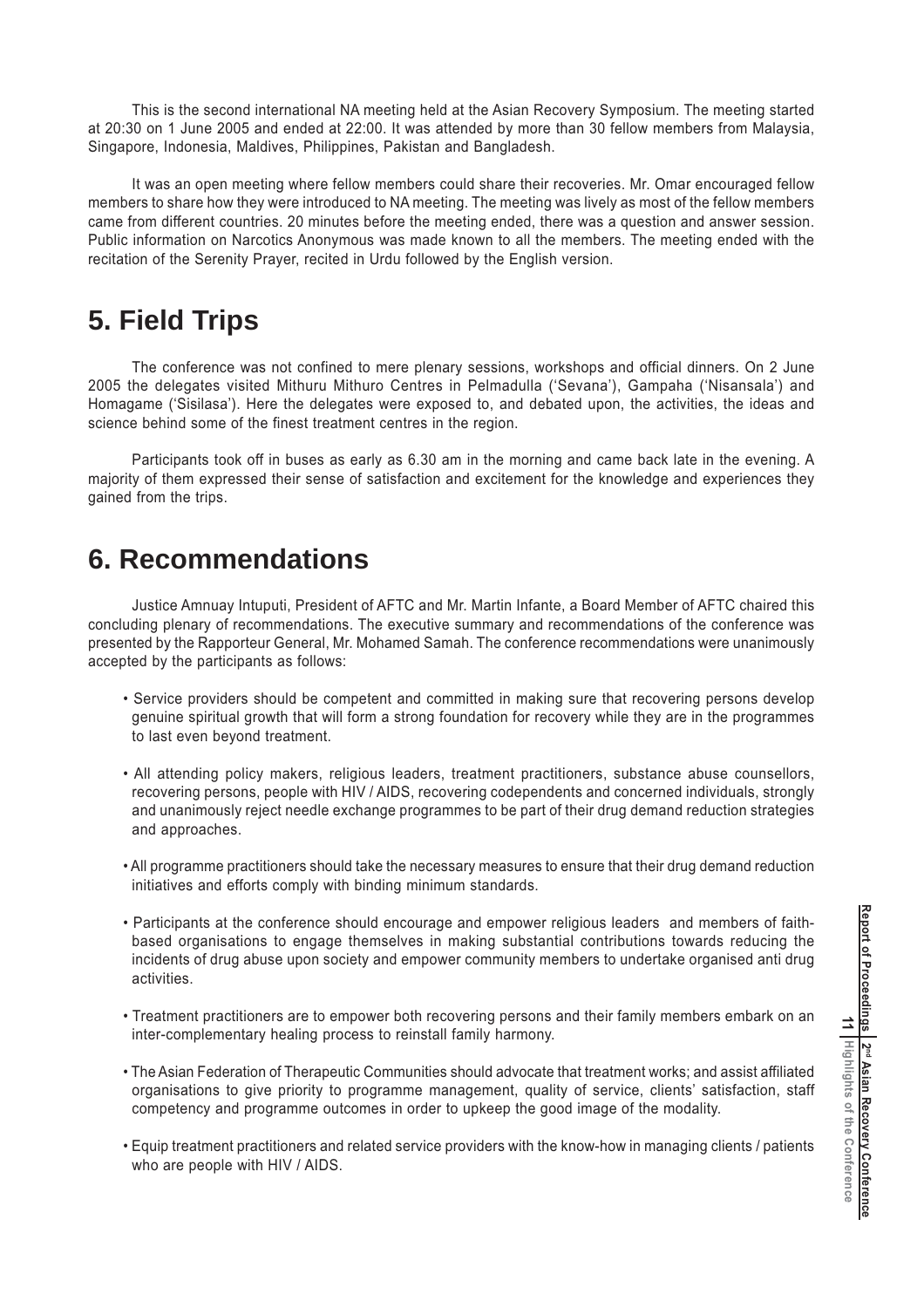Dr. Andrea Barthwell presented the 'Colombo Declaration' that contained written disapproval of the needle exchange programme, which as far as drug demand reduction is concerned, has led to many complications, and encouraged total abstinence as practiced in the TC programmes.

## **7. Closing Ceremony**

The closing ceremony on 3 June 2005 was officiated by Mr. Thomas Browne Jr. Deputy Director, International Narcotics and Law Enforcement Affairs (INL), U.S. Department of State, who delivered the closing remarks. Official speeches were also presented by Rev. K. Bodhananda (Director, Mithuro Mithuro Movement), Mr. Tay Bian How (Director, Colombo Plan Drug Advisory Programme) and Justice Amnuay Intuputi (President, Asian Federation of Therapeutic Communities). The joint-organisers expressed their appreciation to the International Narcotics and Law Enforcement Affairs (INL), U.S. Department of State, the chairpersons, presenters, facilitators, moderators, rapporteurs, secretariat staff, delegates and all others responsible for the successful implementation of the conference.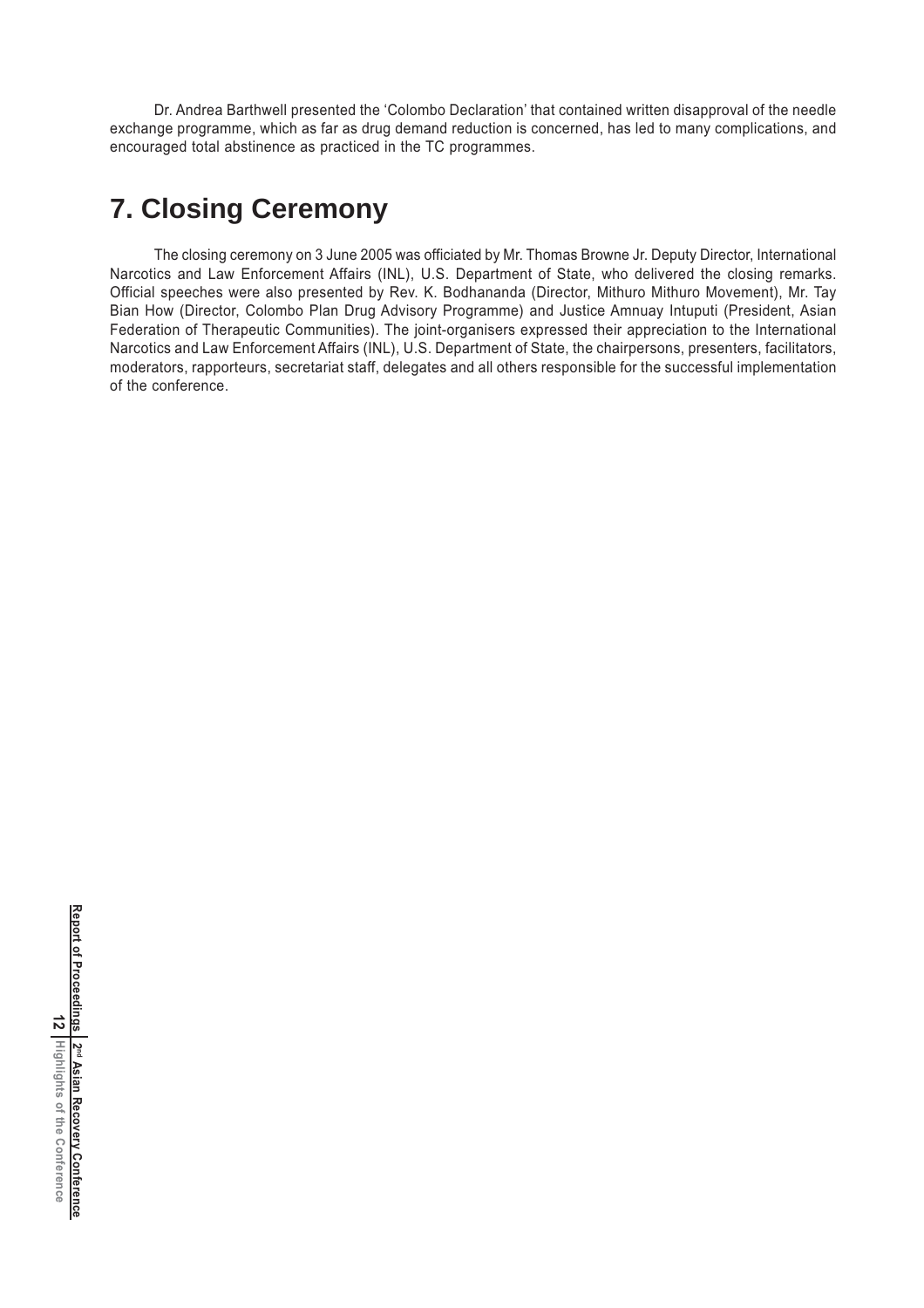### **8. Photo Gallery**



**Mr. Thomas Browne Jr., Deputy Director, Bureau for International Narcotics and Law Enforcement Affairs, US Department of State lights the traditional oil lamp during the inauguration ceremony.**



**VVIPs at the inauguration ceremony, from left: Mr. Tay Bian How, Director, Colombo Plan Drug Advisory Programme, Mr. Thomas Browne Jr., Deputy Director, Bureau for International Narcotics and Law Enforcement Affairs, US Department of State, Mr. James Entwistle, Deputy Chief-of-Mission, American Embassy - Colombo, Hon. Pavithra Wanniarachi, Minister of Samurdhi and Poverty Alleviation, Democratic Socialist Republic of Sri Lanka, Hon. Sulaiman Hamid, Deputy Minister Haj and Awqaf, Islamic Government of Afghanistan, Justice Amnuay Intuputi, President, Asian Federation of Therapeutic Communities and Rev. K. Bodhananda, Director, Mithuru Mithuro Movement.**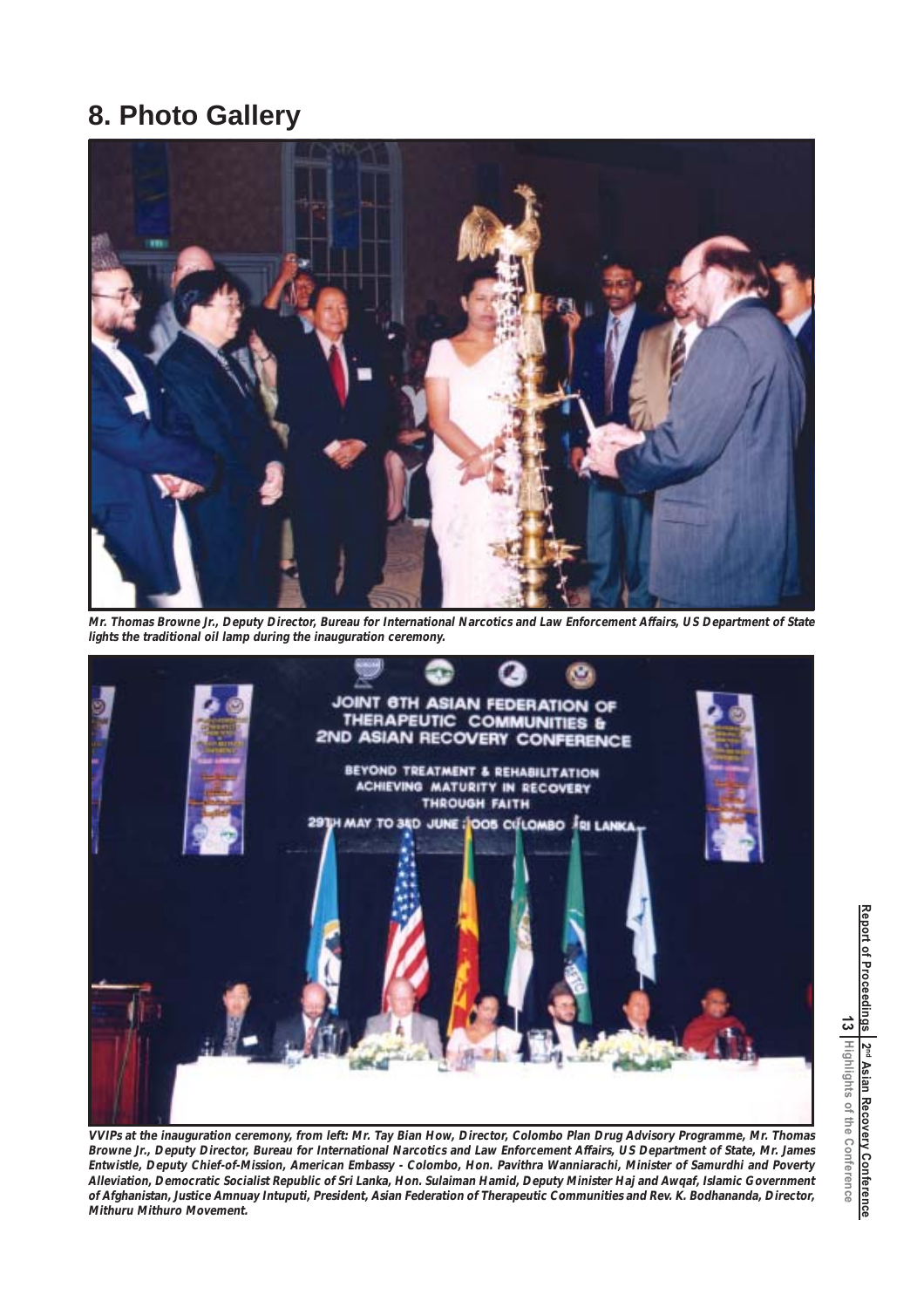

**Hon. Pavithra Wanniarachi, Minister of Samurdhi and Poverty Alleviation, Democratic Socialist Republic of Sri Lanka, officiates the Conference.**



**Hon. Sulaiman Hamid, Deputy Minister Haj and Awqaf, Islamic Government of Afghanistan, addressing the audience in the inauguration ceremony**



**Mr. Thomas Browne Jr. presents the CPDAP's latest publication to the Hon. Minister Pavithra Wanniarachi.**



**Mr. James Entwistle, Deputy Chief-of-Mission, American Embassy - Colombo, graces the inauguration ceremony.**



**CPDAP's publication "A guidebook on minimum standards - Management of Drug Treatment and Rehabilitation Programmes in Asia" launched in the conference.**



**Mr. Tay Bian How presents a plaque of appreciation to the Hon. Minister Pavithra Wanniarachi.**



**Mr. Tay Bian How presents a plaque of appreciation to Mr. James Entwistle.**



**Part of the audience in the 6th AFTC / 2nd Asian Recovery Conference.**